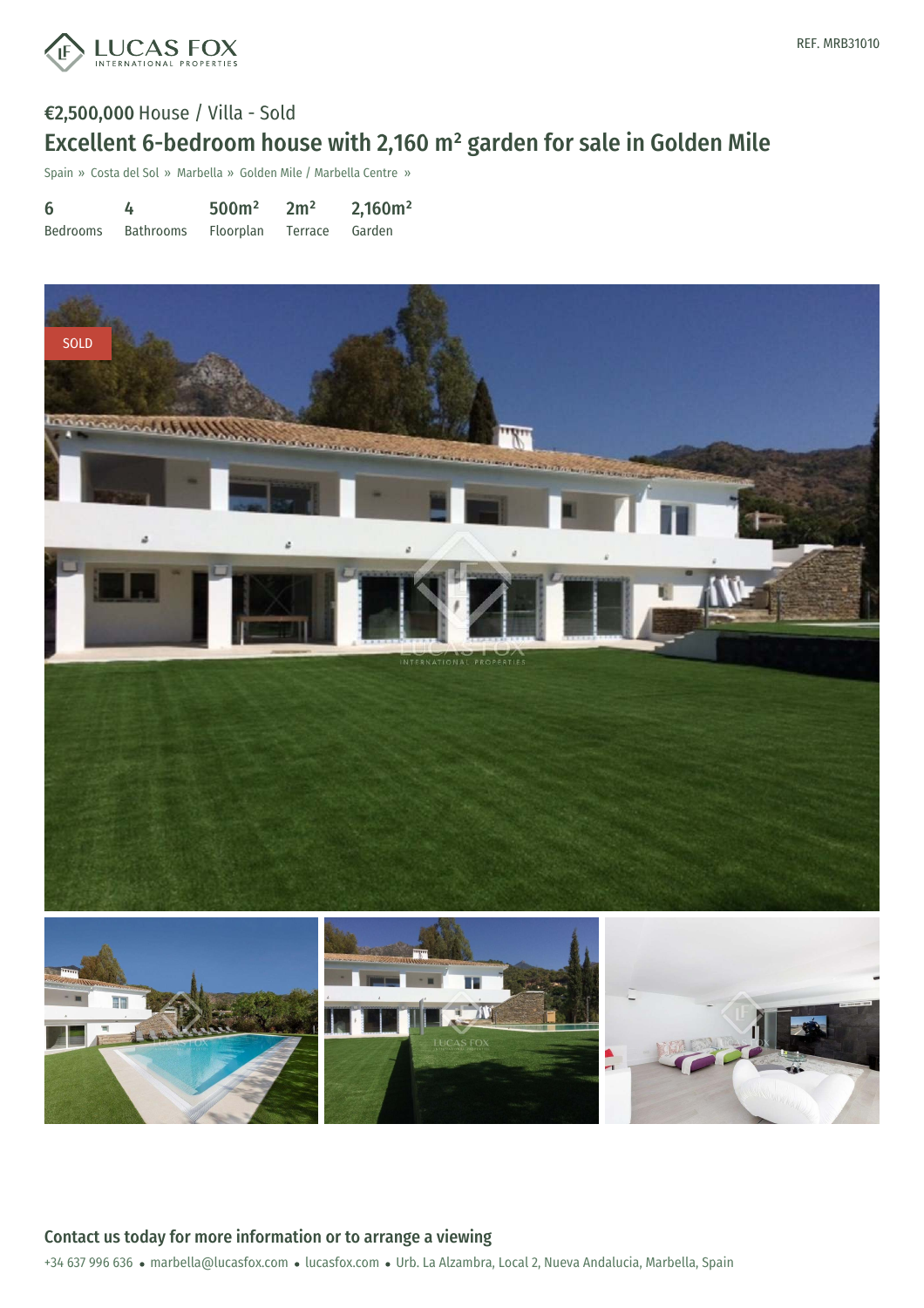

# €2,500,000 House / Villa - Sold Excellent 6-bedroom house with 2,160 m² garden for sale in Golden Mile

Spain » Costa del Sol » Marbella » Golden Mile / Marbella Centre »

| 6               |                  | 500 <sup>m²</sup> | 2m <sup>2</sup> | 2,160m <sup>2</sup> |
|-----------------|------------------|-------------------|-----------------|---------------------|
| <b>Bedrooms</b> | <b>Bathrooms</b> | Floorplan         | Terrace         | Garden              |

#### OVERVIEW

This modern villa is situated in Cascada de Camojan, next to Sierra Blanca. The development has 24 hours security, ideal location at the montain side of Marbella, surrounded by nature. In this area the plots are usually quite ample, privacy is guaranteed.

Contemporary-style villa in a gated development with 24-hour security on the Golden Mile. Recently built to high standards.

On the first floor, the house comprises: 6 bedrooms, 6 bathrooms, 2 porches, 1 terrace, courtyard, spa with underfloor heating, a Turkish bath, jacuzzi for 6 people, living room, industrial kitchen and sound system connected through Wi-Fi.

Large salt-water heated pool with jacuzzi jets (14x5 metres). There is a possibility to extend the current villa and to acquire the joint 1,970 sqm plot at the back, where it is possible to build a further villa, at a total price of €3.300.000. A great opportunity in one of the most desired areas on Marbella's Golden Mile.

It has a nice low-maintenance garden, with private pool; the pool has a heating system for winter. On ground level and open to pool and sport area.

Please contact us for further information.



[lucasfox.com/go/mrb31010](https://www.lucasfox.com/go/mrb31010)

Garden, Private garage, Natural light, Built-in wardrobes, Chill out area, Domotic system, Double glazing, Near international schools, Renovated, Security